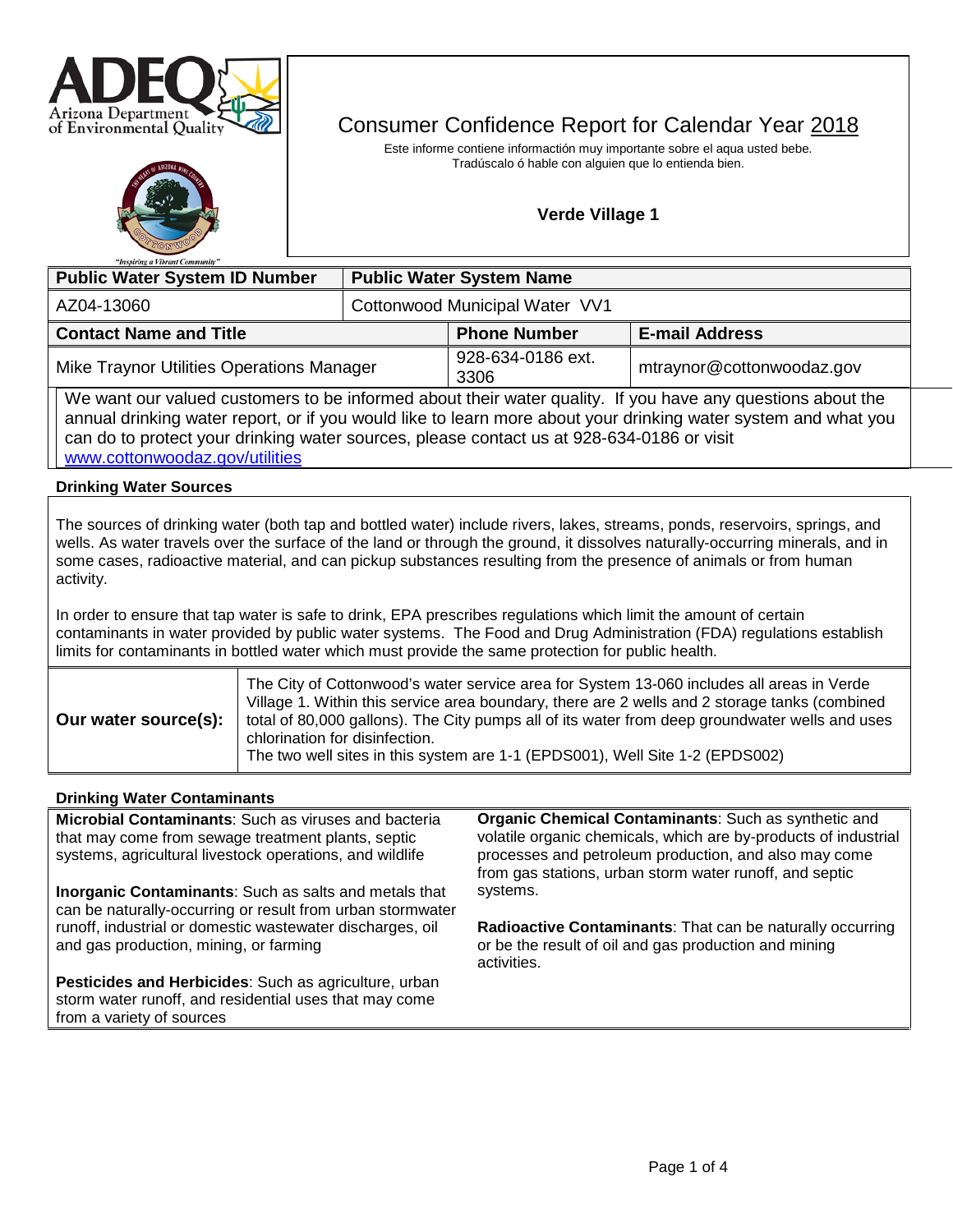## **Vulnerable Population**

Drinking water, including bottled water, may reasonably be expected to contain at least small amounts of some contaminants. The presence of contaminants does not necessarily indicate that water poses a health risk. Some people may be more vulnerable to contaminants in drinking water than the general population.

Immuno-compromised persons such as persons with cancer undergoing chemotherapy, persons who have undergone organ transplants, people with HIV-AIDS or other immune system disorders, some elderly, and infants can be particularly at risk from infections. These people should seek advice about drinking water from their health care providers.

For more information about contaminants and potential health effects, or to receive a copy of the U.S. Environmental Protection Agency (EPA) and the U.S. Centers for Disease Control (CDC) guidelines on appropriate means to lessen the risk of infection by *Cryptosporidium* and microbiological contaminants call the EPA *Safe Drinking Water Hotline* at 1-800- 426-4791.

## **Source Water Assessment**

- LOW RISK: Based on the information currently available on the hydrogeology and the land uses adjacent to or within the specified distance of the drinking water source(s) for this public water system, the department has given a low risk designation for the degree to which this public water system drinking water source(s) are protected. A low risk designation indicates that most source water protection measures are either already implemented, or the hydrogeology is such that the source water protection measures will have little impact on protection.
- Further source water assessment documentation can be obtained by contacting ADEQ.

#### **Definitions**

**Treatment Technique (TT)**: A required process intended to reduce the level of a contaminant in drinking water

**Level 1 Assessment**: A study of the water system to identify potential problems and determine (if possible) why total coliform bacteria was present

**Level 2 Assessment**: A very detailed study of the water system to identify potential problems and determine (if possible) why an *E. coli* MCL violation has occurred and/or why total coliform bacteria was present

**Action Level (AL)**: The concentration of a contaminant which, if exceeded, triggers treatment, or other requirements

**Maximum Contaminant Level (MCL)**: The highest level of a contaminant that is allowed in drinking water

**Maximum Contaminant Level Goal MCLG)**: The level of a contaminant in drinking water below which there is no known or expected risk to health

**Maximum Residual Disinfectant Level (MRDL)**: The level of disinfectant added for water treatment that may not be exceeded at the consumer's tap

**Maximum Residual Disinfectant Level Goal (MRDLG)**: The level of disinfectant added for treatment at which no known or anticipated adverse effect on health of persons would occur

**EPDS:** Entry Point Into Distribution System- the point at which water is discharged into the distribution system from a well, storage tank, pressure tank or water treatment plant.

**DSMRT:** Distribution Maximum Residence Time- A location that provides water to customers, where the water has been in the system longest relative to the EPDS.

**RAA:** Running Annual Average- an average of monitoring results for the previous 12 calendar months or previous 4 quarters.

**Minimum Reporting Limit (MRL)**: The smallest measured concentration of a substance that can be reliably measured by a given analytical method

**Millirems per year (MREM)**: A measure of radiation absorbed by the body

**Not Applicable (NA)**: Sampling was not completed by regulation or was not required

**Not Detected (ND or <):** Not detectable at reporting limit

**Nephelometric Turbidity Units (NTU)**: A measure of water clarity

**Million fibers per liter (MFL)**

**Picocuries per liter (pCi/L)**: Measure of the radioactivity in water

**ppm**: Parts per million or Milligrams per liter (mg/L)

**ppb**: Parts per billion or Micrograms per liter ( $\mu$ g/L)

**ppt**: Parts per trillion or Nanograms per liter (ng/L) **ppq**: Parts per quadrillion or

Picograms per liter (pg/L)

ppm  $x 1000 = ppb$ ppb  $x 1000 = ppt$ ppt  $x 1000 = ppq$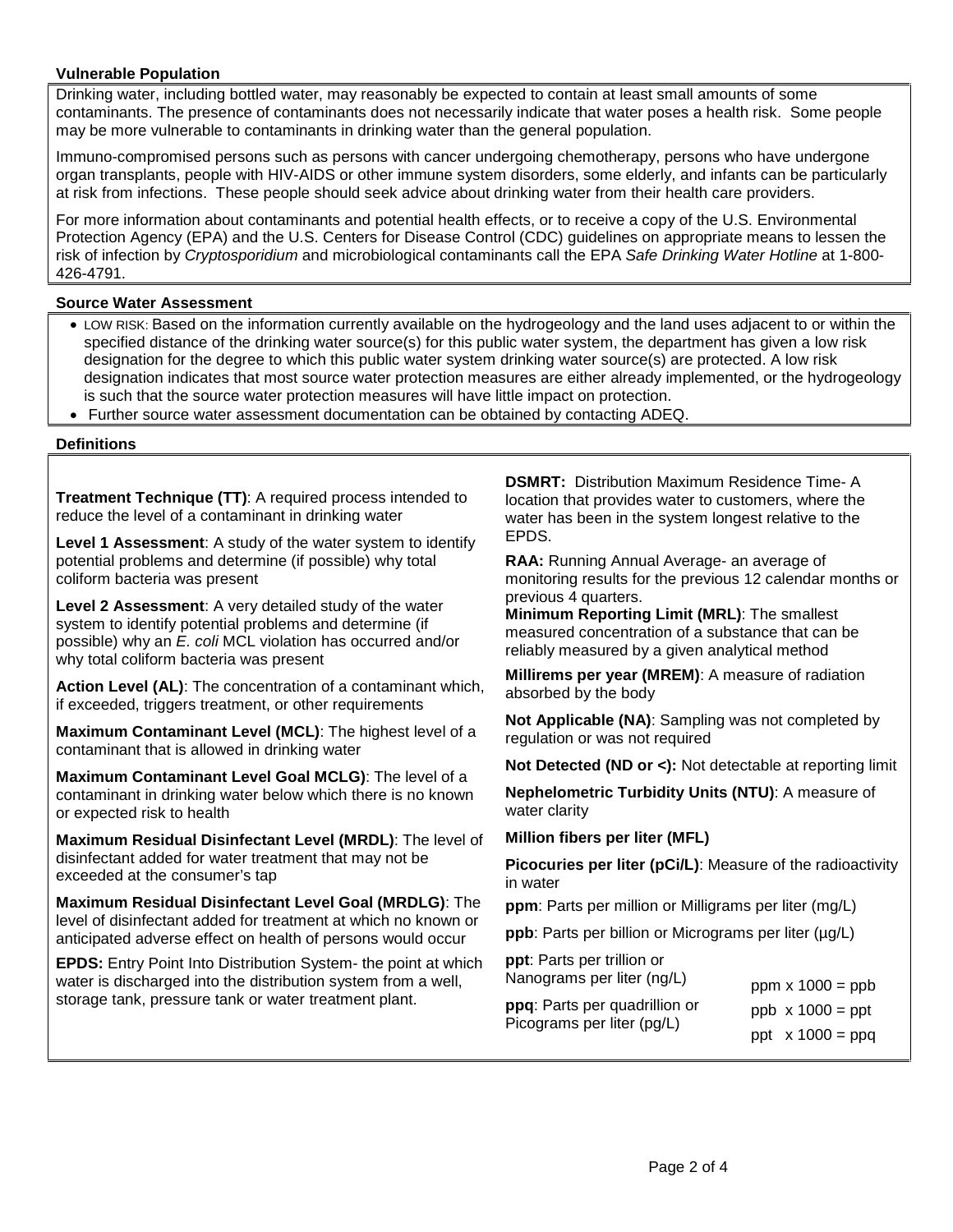## **Lead Informational Statement:**

Lead, in drinking water, is primarily from materials and components associated with service lines and home plumbing. If present, elevated levels of lead can cause serious health problems, especially for pregnant women and young children. **Cottonwood Municipal Water** is responsible for providing high quality drinking water, but cannot control the variety of materials used in plumbing components. When your water has been sitting for several hours, you can minimize the potential for lead exposure by flushing your tap for 30 seconds to 2 minutes before using water for drinking or cooking. Information on lead in drinking water, testing methods, and steps you can take to minimize exposure is available from the Safe Drinking Water Hotline or at [www.epa.gov/safewater/lead.](http://www.epa.gov/safewater/lead)

# **Water Quality Data – Regulated Contaminants**

We routinely monitor for contaminants in your drinking water according to Federal and State laws. The State of Arizona requires us to monitor for certain contaminants less than once per year because the concentrations of these contaminants are not expected to vary significantly from year to year, or the system is not considered vulnerable to this type of contamination. Some of our data, though representative, may be more than one year old.

We did not include the results for Total Coliform Bacteria, E.Coli, Haloacetic Acids (HAA5), Synthetic Organic Chemicals (SOC) including Pesticides, Volatile Organic Chemicals (VOC), Cadmium, Chromium, Mercury, Nitrite, Selenium, Antimony, Beryllium, Cyanide, Nickel, Thallium, Asbestos, and Aroclor (PCB Screening test), in this report, as the results were **non-detect** (ND). If you have questions on a particular contaminant, please contact Mike Traynor –Utilities Operations Manager at (928) 634-0186 ext. 3306.

#### **These tables show the results of our monitoring for the period of January 1 to December 31, 2018 unless otherwise noted.**

| <b>Disinfectants</b>                | <b>MCL</b><br><b>Violation</b><br>Y or N | <b>Highest Level</b><br><b>Detected</b>                                                 | Range of All<br><b>Samples</b><br>(Low-High)        | <b>MRDL</b>     | <b>MRDLG</b>   | Sample<br><b>Month</b><br>& Year        | <b>Likely Source of</b><br><b>Contamination</b>                                                                                       |
|-------------------------------------|------------------------------------------|-----------------------------------------------------------------------------------------|-----------------------------------------------------|-----------------|----------------|-----------------------------------------|---------------------------------------------------------------------------------------------------------------------------------------|
| Chlorine (ppm)                      | N                                        | 0.53                                                                                    | $0.42 - 0.67$                                       | 4               | 0              | Qtrly<br>2018                           | Water additive used to control<br>microbes                                                                                            |
| Lead & Copper                       | <b>MCL</b><br><b>Violation</b><br>Y or N | 90 <sup>th</sup> Percentile                                                             | Number of<br><b>Samples</b><br><b>Exceeds AL</b>    | <b>AL</b>       | <b>ALG</b>     | <b>Sample</b><br><b>Month</b><br>& Year | <b>Likely Source of</b><br>Contamination                                                                                              |
| Copper (ppm)                        | N                                        | 0.061                                                                                   | $\mathbf 0$                                         | 1.3             | 1.3            | Aug. &<br>Sept,<br>2018                 | Corrosion of household<br>plumbing systems; erosion of<br>natural deposits                                                            |
| Lead (ppb)                          | N                                        | 5.8                                                                                     | 0                                                   | 15              | 0              | Aug. &<br>Sept.<br>2018                 | Corrosion of household<br>plumbing systems; erosion of<br>natural deposits                                                            |
| <b>Radionuclides</b>                | <b>MCL</b><br><b>Violation</b><br>Y or N | Running<br><b>Annual Average</b><br>(RAA) OR<br><b>Highest Level</b><br><b>Detected</b> | <b>Range of All</b><br><b>Samples</b><br>(Low-High) | <b>MCL</b>      | <b>MCLG</b>    | <b>Sample</b><br>Month<br>& Year        | <b>Likely Source of</b><br>Contamination                                                                                              |
| Alpha Emitters (pCi/L)              | N                                        | 0.7                                                                                     | $0.7 - 0.7$                                         | 15              | $\Omega$       | 3/2016                                  | Erosion of natural deposits                                                                                                           |
| Combined Radium-226 & -228 (pCi/L)  | N                                        | 0.7                                                                                     | $0.7 - 0.7$                                         | 5               | $\Omega$       | 3/2016                                  | Erosion of natural deposits                                                                                                           |
| <b>Inorganic Chemicals</b><br>(IOC) | <b>MCL</b><br><b>Violation</b><br>Y or N | Running<br><b>Annual Average</b><br>(RAA) OR<br><b>Highest Level</b><br><b>Detected</b> | Range of All<br><b>Samples</b><br>(Low-High)        | <b>MCL</b>      | <b>MCLG</b>    | <b>Sample</b><br><b>Month</b><br>& Year | <b>Likely Source of</b><br><b>Contamination</b>                                                                                       |
| Arsenic <sup>1</sup> (ppb)          | N                                        | 5                                                                                       | $0 - 11$                                            | 10 <sup>°</sup> | $\Omega$       | Qtrly<br>2018                           | Erosion of natural deposits,<br>runoff from orchards, runoff<br>from glass and electronics<br>production wastes                       |
| Barium (ppm)                        | N                                        | 0.54                                                                                    | $0.54 - 0.54$                                       | 2               | $\overline{2}$ | May<br>2018                             | Discharge of drilling wastes;<br>discharge from metal<br>refineries; Erosion of natural<br>deposits                                   |
| Fluoride (ppm)                      | N                                        | 0.2                                                                                     | $0.2 - 0.2$                                         | 4               | 4              | May<br>2018                             | Erosion of natural deposits;<br>water additive which<br>promotes strong teeth;<br>discharge from fertilizer and<br>aluminum factories |